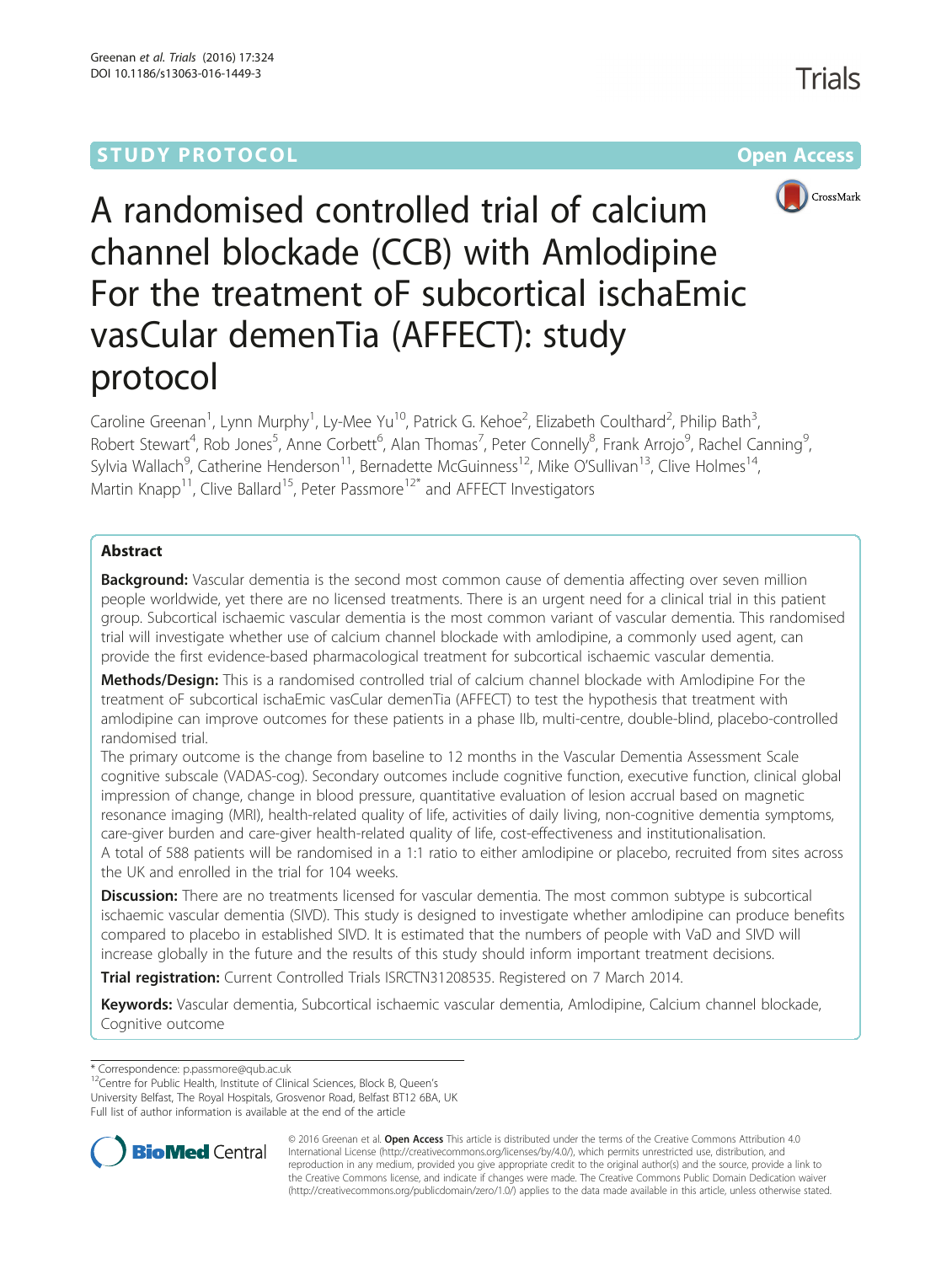### Background

Worldwide there are approximately 35.6 million people with dementia and this is expected to rise significantly in the next decade [[1](#page-10-0)].Vascular dementia (VaD) is the second most common cause of dementia (approximately 20 %) accounting for over seven million people worldwide. It is estimated that VaD affects 1–4 of every 100 individuals aged 65 years [\[2](#page-11-0)] and the prevalence increases to 14–16 of every 100 people over 80 years of age [\[3\]](#page-11-0).

VaD can arise due to a number of different underlying cerebrovascular pathologies that were defined according to a consensus classification of Vascular Cognitive Impairment developed by international experts under the auspices of the International Psychogeriatric Association [[4\]](#page-11-0). VaD is very heterogeneous condition that has been a major barrier to developing and evaluating effective therapies.

Subcortical ischaemic vascular dementia (SIVD) is the most common form of VaD and results from smallvessel disease. This disease produces either cavitating lesions in white or subcortical grey matter called lacunes and diffuse damage to white matter connections often attributed to incomplete infarction due to critical stenosis of medullary arterioles and hypoperfusion. Symptoms include motor and cognitive slowing, difficulty with complex tasks (executive dysfunction), problems with memory retrieval, dysarthria, mood changes, urinary symptoms, and short-stepped gait [\[5](#page-11-0)]. These manifestations probably result from ischaemic interruption of parallel circuits from the prefrontal cortex to the basal ganglia and corresponding thalamocortical connections. Brain imaging [computed tomography (CT) and magnetic resonance magnetic resonance imaging (MRI)] has been instrumental in revealing the prevalence of subcortical lesions, rejuvenating the concept of SIVD, and provides a ready means to identify subcortical vascular disease, which is needed to reach a diagnosis of SIVD in practice.

SIVD is a priority candidate for development and evaluation of effective treatments for VaD for a number of reasons. First, SIVD is the most common form of VaD and there is a need to focus on people with more homogeneous forms of VaD to effectively develop and evaluate new therapies that could realistically be implemented in clinical practice. In addition, the strong agecorrelated prevalence of subcortical lesions combined with an ageing population means that the prevalence of SIVD is increasing. Alongside the age-related rise in subcortical pathology, the relative contribution of SIVD to vascular dementia is rising. Furthermore, progress in the treatment of large-vessel vascular disease has unfortunately not been accompanied by improvements in treatment of small-vessel disease, including SIVD [\[6](#page-11-0)].

A Cochrane review identified 15 studies examining the benefit conferred by calcium channel blockers (CCBs) in dementia, including Alzheimer's disease (AD), VaD and non-specific dementia types. Of these studies ten specifically examined VaD [[7\]](#page-11-0), the majority of which were very small and did not use operationalised diagnostic criteria to recruit participants. However, the review highlighted three studies that involved more than 50 people with VaD according to operationalised criteria. Of these, two studies of 12 weeks duration included 67 and 62 participants respectively, and showed benefits in cognitive function and global clinical outcome [\[8](#page-11-0), [9](#page-11-0)]. The largest reported study, which included 259 people over 6 months found no significant benefit in cognitive outcomes in the overall study population of people with VaD [[10](#page-11-0)]. However, a post hoc subgroup analysis of 92 people with SIVD from this study showed significant improvement in both cognitive and functional outcome measures, contrary to the lack of effect seen in a subgroup of people with multi-infarct dementia. The authors highlighted the need for a larger a priori trial of CCBs specifically in people with SIVD [[10\]](#page-11-0).

### Study rationale

VaD is a highly significant health issue, affecting millions of people worldwide. This condition presents a substantial challenge and burden for health service provision, health economics and both informal and formal care. Despite this there are no effective pharmacological treatments. Developing new, effective treatments is therefore an urgent imperative to ensure this enormous unmet need is addressed.

SIVD is a progressive condition with many patients showing hypertension and hypercholesterolaemia, in addition to other cardiovascular comorbidities. Some studies have been conducted and further ongoing studies are evaluating the prevention of post-stroke dementia. However, to date, AFFECT is the only registered pharmacological treatment trial for SIVD.

CCBs have a consistent effect on stroke reduction [[11](#page-11-0)–[14](#page-11-0)], can alter calcium flux in a beneficial way in neurons [[15\]](#page-11-0) and have been shown to improve memory in hypertensive patients [\[16](#page-11-0)]. The previous studies in VaD and in SIVD in particular, strongly suggest the need for a properly designed randomised clinical trial to investigate CCBs in SIVD.

Amlodipine is a commonly used CCB that is now available generically at doses of 5 mg and 10 mg. It is usually initiated at the 5 mg daily dose and titrated to 10 mg. In this study, the maximum tolerated dose will be used, as this is most likely to demonstrate an effect without the compromise of side effects.

### Methods/Design

The Belfast Health and Social Care Trust (BHSCT) is the Sponsor for this trial that will be conducted in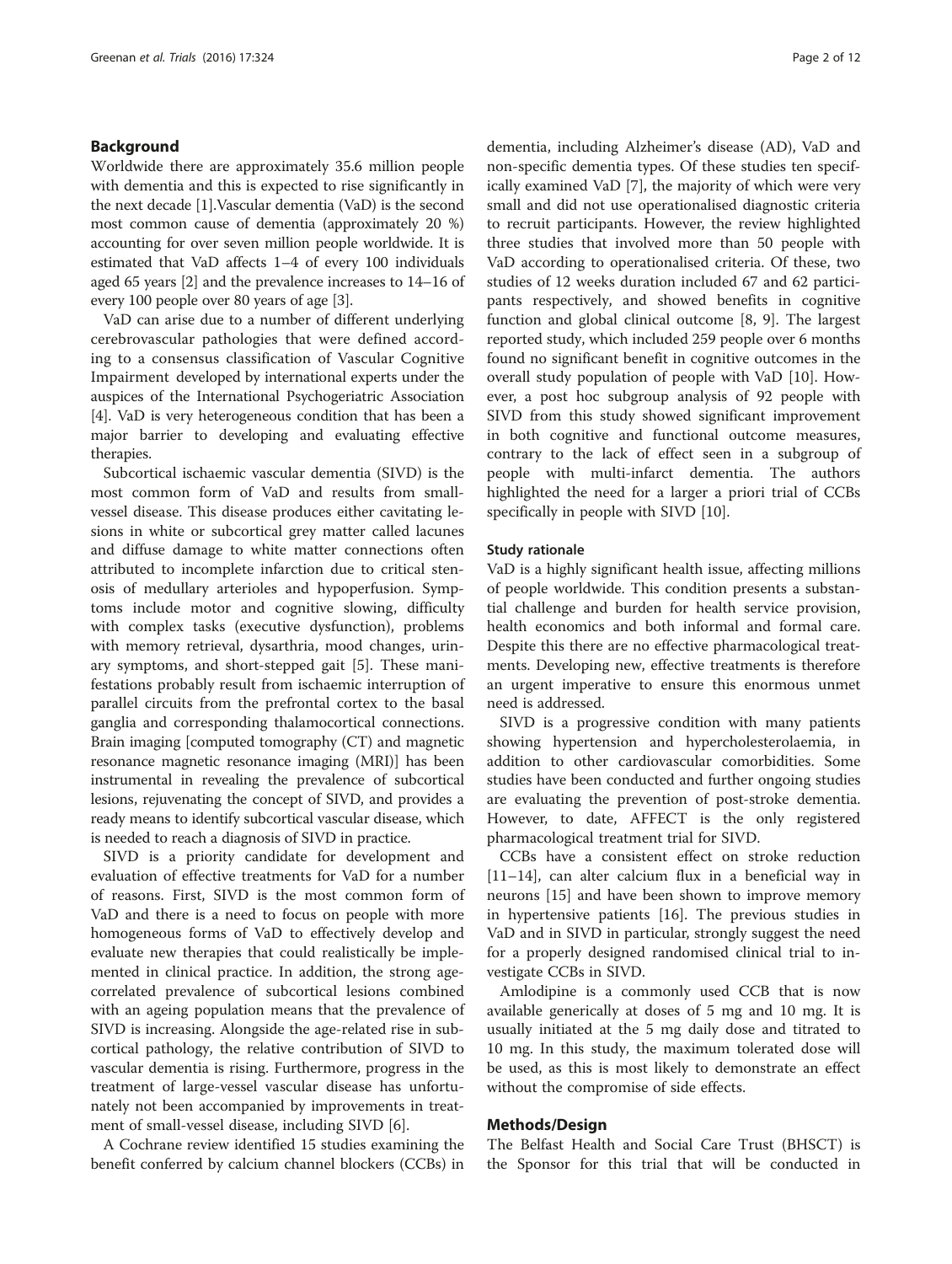accordance with the ethical principles that have their origin in the Declaration of Helsinki. The protocol was approved by the Office for Research Ethics Committees, Northern Ireland (14/NI/0069). The trial is registered on the International Standard Randomized Controlled Trial Registry (ISRCTN31208535ISRCTN31208535) and with the European Union Drug Regulating Authorities Clinical Trials database (2014-000926-39). The study is funded jointly by the Alzheimer's Society and British Heart Foundation and is being coordinated by the Northern Ireland Clinical Trials Unit (NICTU) [\(http://](http://www.nictu.hscni.net) [www.nictu.hscni.net\)](http://www.nictu.hscni.net). The trial will comply with the principles of good clinical practice (GCP) and will be carried out in accordance with applicable legislation and the standard operating procedures of the NICTU. The trial will be reported in line with the Consolidated Standards of Reporting Trials (CONSORT) 2010 guidelines.

### Study design

The AFFECT trial is a multi-centre, randomised, double-blind, placebo-controlled, parallel phase IIb trial of amlodipine in patients with SIVD.

Patients with SIVD fulfilling the eligibility criteria will be randomised in a 1:1 ratio to either amlodipine or matching placebo: 5 mg once daily for 2 weeks followed by 10 mg once daily for 50 weeks. A total of 588 patients aged above 50 years from a community setting will be recruited from sites across the UK. Patients will be enrolled in the study for 104 weeks; 52 weeks on treatment and a follow-up telephone call at 104 weeks. Patients will attend the clinic for seven visits throughout the study at screening, baseline, 6, 13, 26, 39, 52 weeks as outlined in Fig. [1.](#page-3-0)

### Outcome measures

The primary outcome measure will be a change from baseline to 12 months in Vascular Dementia Assessment Scale cognitive subscale (VADAS-cog) score. The VADAS-cog is a more detailed cognitive assessment designed to be more sensitive than the Alzheimer's Disease Assessment Scale-Cognitive subscale (ADAS-Cog) to the cognitive outcomes in people with vascular dementia [\[17\]](#page-11-0). This assessment should be completed face to face by an assessor who will be blinded to the intervention.

There are a number of secondary outcomes for this trial that include:

- Change in cognitive function measured with the standardised Mini-Mental State Examination (sMMSE) from baseline to 12 months [[18](#page-11-0)].
- Change in the Trail Making test B [\[19\]](#page-11-0) from baseline to 12 months. The Trail Making test B is a timed measure of executive function.
- Change in cognitive function from baseline to 12 months measured by Modified Telephone Interview for Cognitive Status [[20\]](#page-11-0). There will also be a follow-up at 24 months.
- Change in Clinical Global Impression of Change (CGIC) [\[21\]](#page-11-0) from baseline to 12 months. CGIC is a simple standardised rating of overall clinical outcome, rated by a clinician blind to treatment allocation.
- Change in blood pressure from baseline to 12 months.
- Change in lesion accrual from baseline to 12 months. This will be based on quantitation of lacunar lesions and diffuse white matter lesions measured quantitatively by MRI.
- Change in patient-reported health-related quality of life from baseline to 12 months measured with the EuroQol Group EQ-5D Health Questionnaire (EQ-5D) [\[22](#page-11-0)] and the Dementia Quality of Life-Proxy [\[23](#page-11-0)], a carer-rated and disease-specific measure of quality of life in dementia.
- Change in activities of daily living (ADL) from baseline to 12 months measured using the Disability Assessment in Dementia [\[24\]](#page-11-0).
- Change in non-cognitive dementia symptoms from baseline to 12 months measured with the Neuropsychiatric Inventory Caregiver Distress [[25](#page-11-0)].
- Change in caregiver burden from baseline to 12 months measured with the 12-item General Health Questionnaire [[26](#page-11-0)], and care-giver healthrelated quality of life measured with the EQ-5D-5 level (5L).
- Cost-effectiveness measured as the combination of costs generated from the Client Service Receipt Inventory [[27](#page-11-0)] and effectiveness measured by VADAS-cog, quality-adjusted life-years (QALYs) from DEMQOL-Proxy and EQ-5D-5L.
- Institutionalisation defined as permanent transition from living in an independent household to a care home, nursing home, National Health Service (NHS) continuing care unit or hospital and measured with questions taken from the client service receipt inventory (CSRI).

### Eligibility criteria

Patients will be eligible to participate in the study if they fulfil all of the following inclusion criteria:

- 1. Dementia syndrome according to the criteria a, b and d from code 290.4 of the Diagnostic and Statistical Manual of Mental Disorders, Fourth Edition (DSM-IV) [\[28](#page-11-0)].
- 2. Evidence of one or more clinical features in support of SIVD such as executive dysfunction, mood or gait disturbance or focal neurological signs [\[29\]](#page-11-0). Patients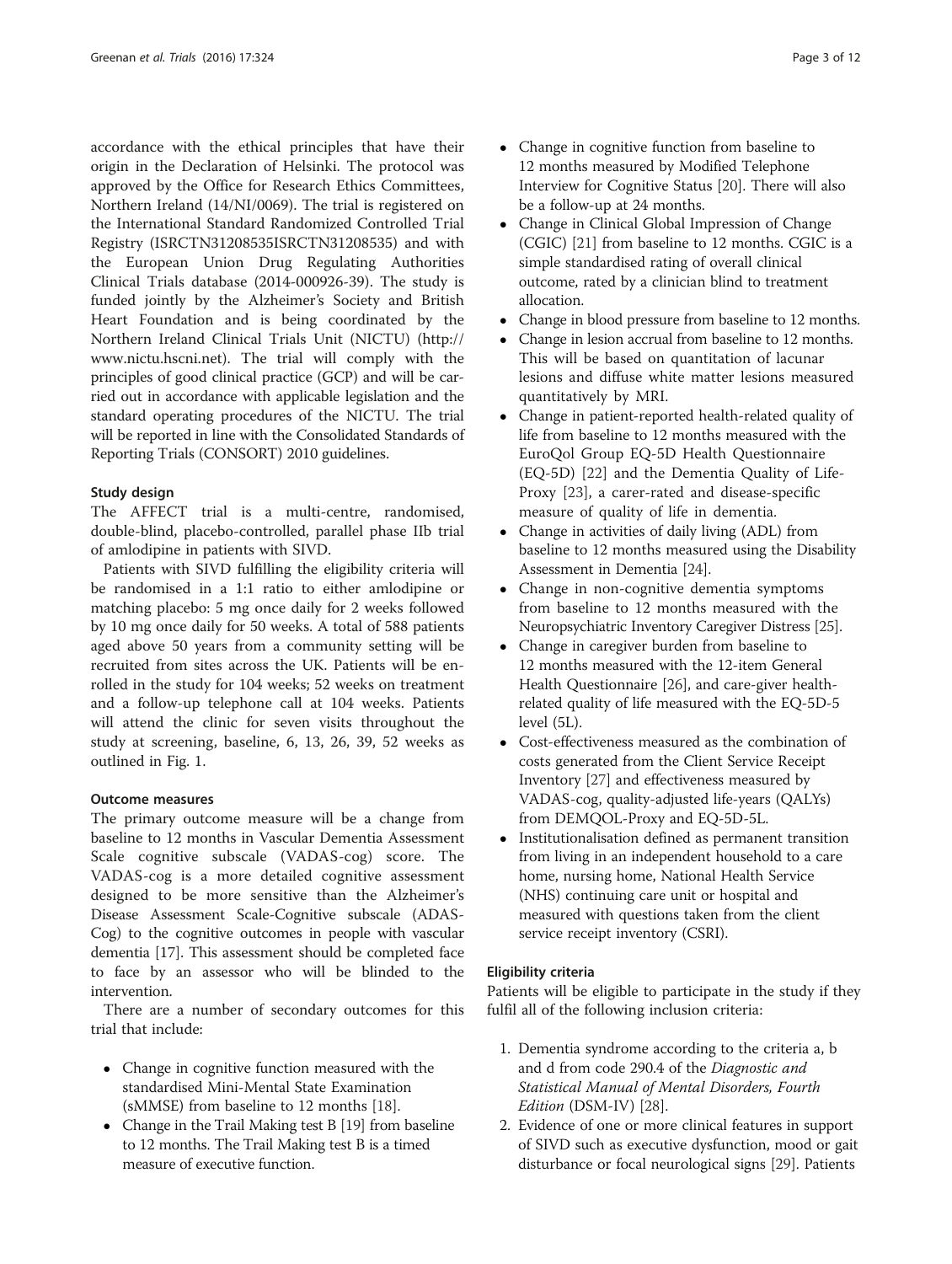<span id="page-3-0"></span>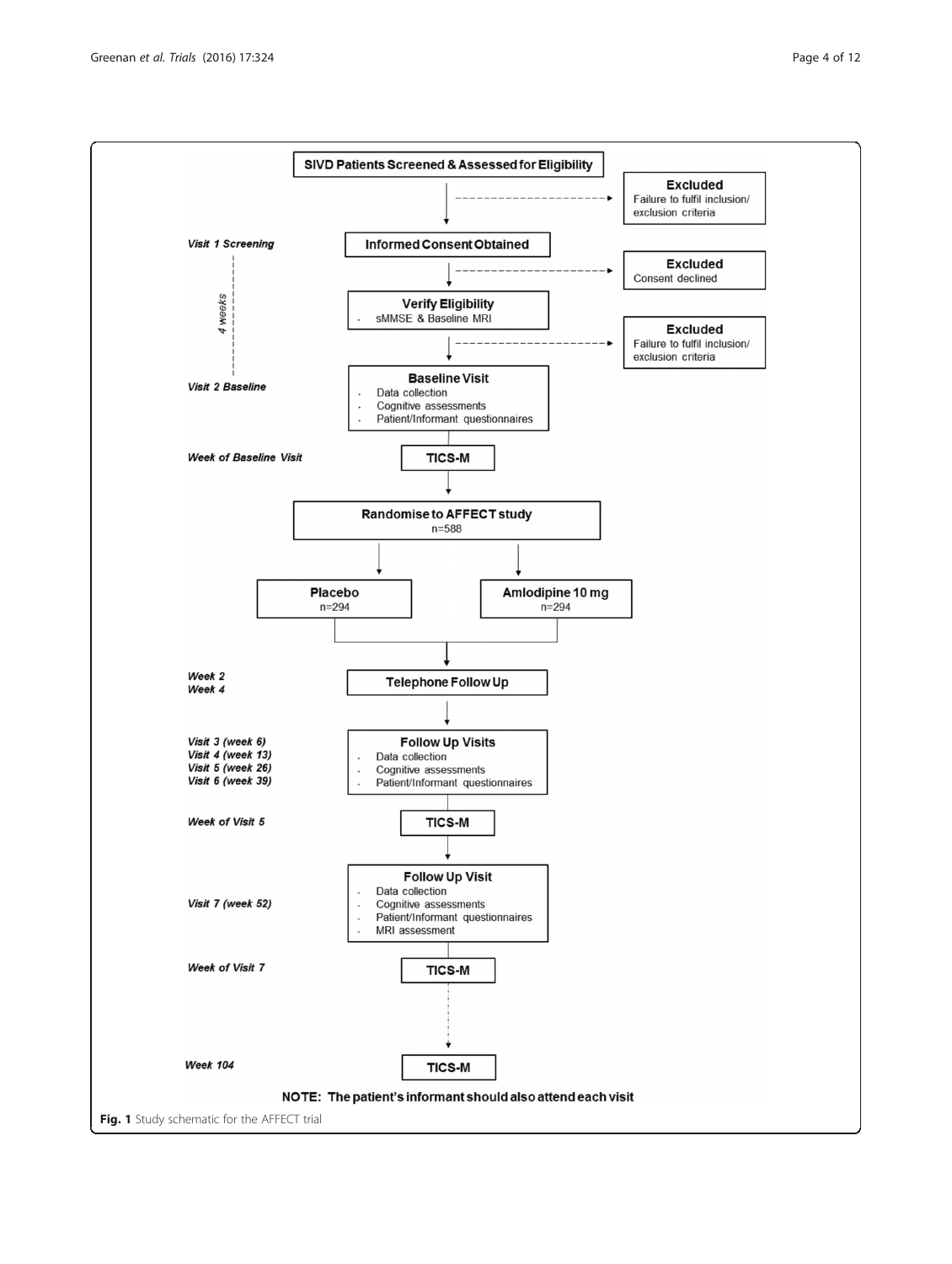who present solely with low mood and a small number of lacunar lesions will only be included if there are additional indicators from other domains (e.g. gait, neurological signs, executive dysfunction).

- 3. Multiple lacunae (>2) or diffuse lesions reaching a mean Fazekas score of 2–3 across brain regions identified on baseline MRI scan.
- 4. sMMSE score between 15 and 26 (inclusive).
- 5. Age  $\geq 50$
- 6. Evidence of adequate intellectual functioning so that patient is capable of giving consent.
- 7. In patients taking a cholinesterase inhibitor or memantine, dose stable for at least 3 months. All subjects taking cholinesterase inhibitors or memantine will have to be vetted for inclusion by the Diagnostic Monitoring and Event Adjudication (DMEA) Committee to ensure that the primary diagnosis is not AD.
- 8. In patients taking antidepressants, dose stable for at least 4 weeks.
- 9. CT or MRI scan consistent with the probable diagnosis of SIVD providing there has been no significant clinical change since the scan.
- 10.Patient has resident family or professional carer or is visited at least twice a week by carer.
- 11.Fluency in English is essential as the study requires questionnaires to be completed.
- 12.Likely to be able to participate in all scheduled evaluations and complete all required tests.
- 13.Provision of appropriate consent.
- 14.Presence of an informant, aged 18 years or over who is willing to participate in the study.

Patients fulfilling any of the criteria below will be excluded from the trial:

- 1. Severe, unstable or poorly controlled medical conditions apparent from physical examination or clinical history.
- 2. Moderate/severe heart disease or severe hepatic disease.
- 3. Significant renal insufficiency; estimated glomerular filtration rate (eGFR) <30 ml/min.
- 4. Blood pressure (sitting) exceeds 160 mmHg systolic and/or 110 mmHg diastolic.
- 5. Systolic blood pressure (sitting) is less than 110 mmHg.
- 6. Infarction involving the cortex on MRI scans.
- 7. Cerebrovascular event within the last 6 months.
- 8. Myocardial infarction within the last 3 months.
- 9. Already taking any calcium channel blocker.
- 10.Contraindications to a calcium channel blocker as per summary of product characteristics (SPC).
- 11.Patient is unable to take trial medications.
- 12.Pregnant women, women who have not yet reached the menopause (no menses for ≥12 months without an alternative medical cause) who test positive for pregnancy, are unwilling to take a pregnancy test prior to trial entry or are unwilling to undertake adequate precautions to prevent pregnancy for the duration of the trial.
- 13.Female patients who are breastfeeding.
- 14.AD is considered to be the primary diagnosis, i.e. a predominantly amnestic presentation or evidence of an amnestic (pre-dementia) phase or strong biomarker evidence to support a diagnosis of AD. Patients with severe hippocampal atrophy on MRI (Scheltens GR 3 and 4 on both sides [i.e. a total score (left plus right) of 6 or more will be excluded].
- 15.Significant neurological disease that may affect cognition other than SIVD or AD as a concurrent pathology.
- 16.Current presence of a clinically significant major psychiatric disorder (e.g. Major Depressive Disorder) according to the criteria of the DSM-IV.
- 17.Current clinically significant systemic illness that is likely to result in deterioration of the patient's condition or affect the patient's ability to complete the study or their safety during the study.
- 18.Treatment with immunosuppressive medications (e.g. systemic corticosteroids) within the last 90 days (topical and nasal corticosteroids and inhaled corticosteroids for asthma are permitted) or chemotherapeutic agents for malignancy within the last 3 years.
- 19.Other clinically significant abnormality on physical, neurological, laboratory, examination that could compromise the study or be significantly detrimental to the patient (e.g. postural hypotension diagnosed within the last year which in the opinion of the Principal Investigator (PI) would exclude the patient).
- 20.Alcohol or drug dependence or abuse within the last 2 years.
- 21.Treated with any other investigational medication or device within 60 days.
- 22.Patient taking simvastatin 40 mg or greater. A patient may be switched to an alternative statin and on stable dose for 3 months to meet the inclusion criteria. A reduction in simvastatin dose solely for the purposes of eligibility is not permitted.

## Trial conduct

### Withdrawal of consent

Patients may withdraw from the trial at any time without prejudice. Permission will be sought for members of the study team to access medical records for data related to the trial. Data recorded up to the point of withdrawal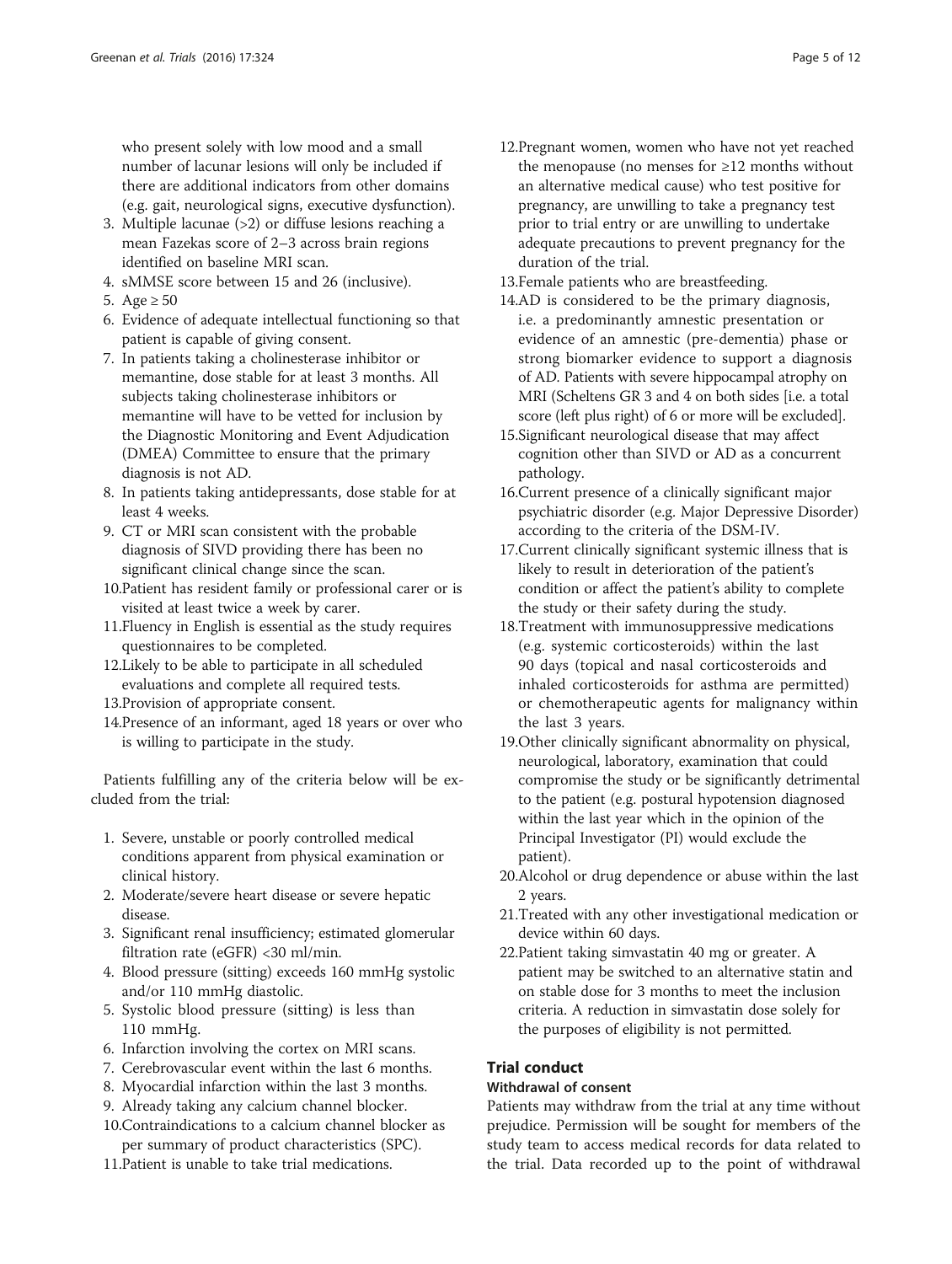will be included in the analysis, unless consent to use their data has also been withdrawn.

Informants may withdraw from the trial at any time. An attempt will be made to recruit an alternative informant for the patient and consent obtained. However, if this is not possible the patient will continue to be followed up as part of the trial, unless the patient also withdraws from the trial.

If the patient and/or informant requests termination of the trial drug during the treatment period, the drug will be stopped but the patient will continue to be followed up as part of the trial, unless the patient withdraws from the trial.

#### Randomisation procedure

Patients will be randomised with an allocation ratio of 1:1 amlodipine to placebo using Sortition, an online randomisation system developed by the Primary Care Clinical Trials Unit (PC-CTU) at the University of Oxford.

A non-deterministic minimisation algorithm will be used to ensure balanced allocation of patients across the two treatment groups for the following important prognostic factors: vascular risk score, smoking status, age, prescription of a cholinesterase inhibitor/memantine and the use of statins at baseline.

The randomisation service will assign a unique trial identifier to each patient and confirm the study drug pack number to be dispensed by the local pharmacy. The randomisation service will confirm randomisation details by email to the site, local pharmacy and the clinical trials unit (CTU).The unique trial identifier assigned at the time of randomisation will be used throughout the trial for the purposes of patient identification. The online randomisation system will also confirm the study pack numbers to be dispensed at visits 4, 5 and 6.

#### Unblinding procedure

As a double-blind placebo-controlled trial, patients, clinicians and the PI will be blinded to each patient's treatment allocation. Patients will be given a Patient Study Card when they are enrolled in the trial. This will include 24-hour contact details of their treating clinician in the event that the patient needs to contact their clinician. A standardised procedure for emergency unblinding will be available to all participating sites.

Emergency unblinding may be requested on safety grounds, or if the treatment decision for a patient could be influenced by the knowledge of what the patient is taking as part of the trial. If the PI or designated Investigator decides that there is justification to unblind a patient, emergency unblinding will be performed via the online randomisation service. In the

event unblinding occurs, the patient may discontinue study drug but will remain on the trial unless they decide to withdraw.

### Study treatment regimen

Patients will be randomised to (1) usual care + amlodipine or (2) usual care + matching placebo.

The usual care for patients will include written information about risk reduction in vascular dementia. This will be based on the most up-to-date evidence and advice. They will then continue to receive the usual care provided by their general practitioner (GP).

Patients will receive 5 mg amlodipine daily or matching placebo for 2 weeks, increasing to 10 mg daily of amlodipine or matching placebo for 50 weeks. The dose will be reduced back to 5 mg or matching placebo daily if intolerable side effects develop. If the dose is reduced to 5 mg there will be no further increase to 10 mg for the remainder of the trial.

Patients should commence study medication (5 mg) the day after the baseline visit and for all subsequent visits patients should take their study medication before attending the visit. Study medication should be administered in the morning. If the study medication is not taken in the morning it can be administered up to 12 hours later. Two doses should not be taken at once.

#### Study drug supply

Study drug packs will be packaged and labelled by Victoria Pharmaceuticals (Belfast, UK). Amlodipine 5 mg or placebo will be packaged in containers of 210 tablets and labelled in compliance with the applicable regulatory requirements.

Hospital pharmacies will maintain accurate records of all Investigational Medicinal Product (IMP) received (including date of receipt, batch numbers, expiry date, quantities of drug shipments), dispensed and returned on the Drug Accountability Log. Hospital pharmacies will ensure all study drugs are stored in a secured area under the manufacturer's recommended storage conditions and held separately from normal hospital stock.

#### Study drug compliance

Patients will be asked to store the medication according to the manufacturer's instructions and should bring all unused medication and empty bottles to each visit. Research staff will perform a count and return any unused medication and empty bottles to the site pharmacy. Patients who have taken 80 % or more of the expected number of tablets will be considered compliant. Non-compliance should be discussed with the PI or designee to determine if appropriate to discontinue medication but continue patient follow up as part of the trial.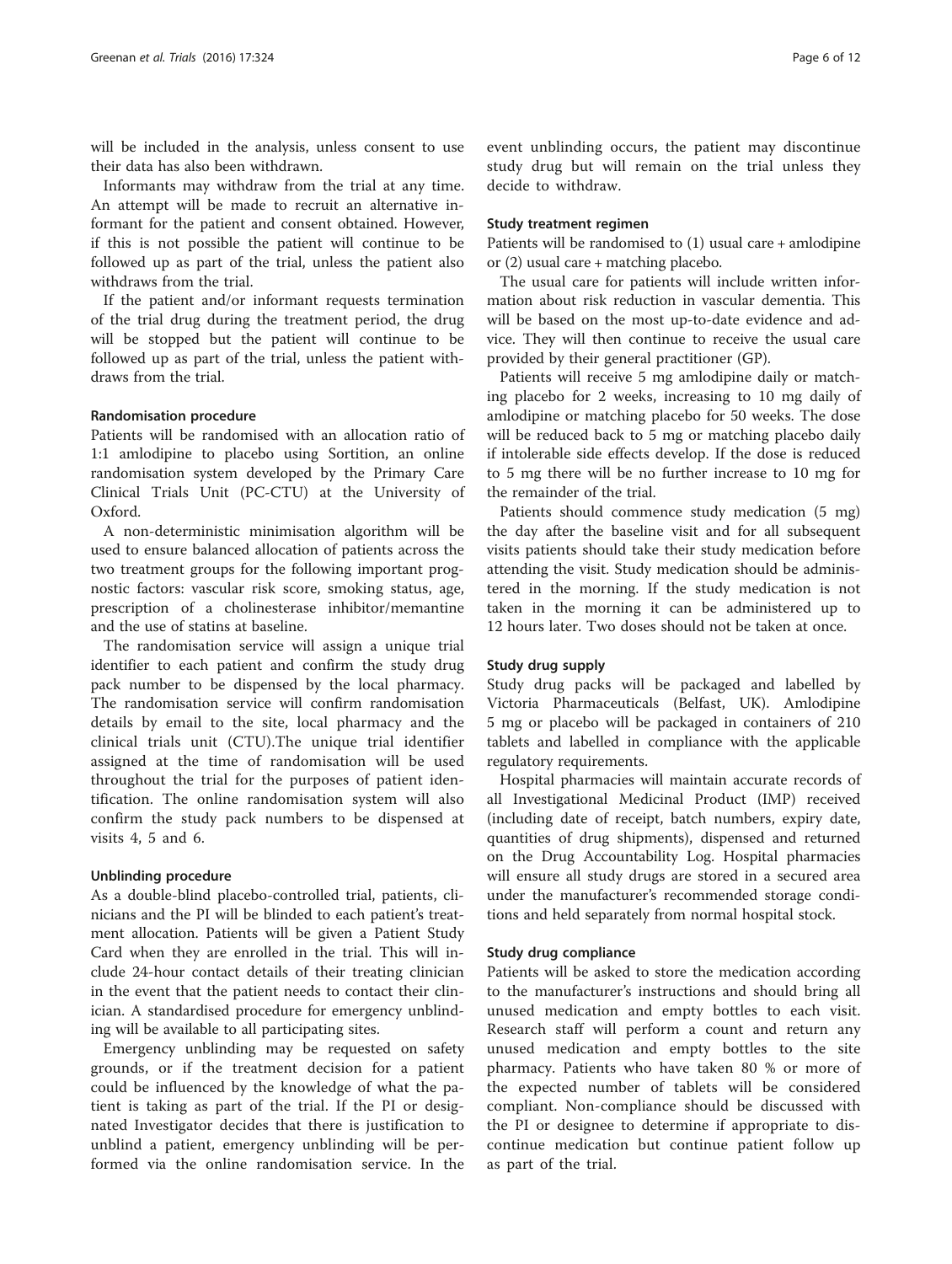### Study drug termination criteria

Prior to the maximum treatment period of 52 weeks (1 year after randomisation), study drug will be discontinued if any of the following conditions are met:

- Patient or informant request termination of study drug
- Patient or informant withdraws consent for the study
- Non-compliance with study drug as determined by the PI (patients who have taken 80 % or more of the expected number of tablets will be considered compliant)
- Side effects remain intolerable following the reduction of the study drug to 5 mg
- Decision by the PI that the study drug should be discontinued on safety grounds

The reason for study drug termination should be recorded and any unused medication returned to pharmacy.

### Study assessments

All patients must be evaluated during the study according to the schedule of assessments  $(+/- 7$  days) outlined in Table [1](#page-7-0) and data recorded within the case report form (CRF).

### MRI assessments

MRI assessments will be completed prior to visit 2 (baseline) to confirm patient eligibility and at visit 7 (52 weeks) as part of the final outcome assessments. Lacunar lesions will be identified and distinguished from mimics such as enlarged perivascular spaces, based on existing criteria. Diffuse white matter abnormalities will be evaluated according to the age-related white matter changes (ARWMC) radiological scale and validated across imaging modalities [\[30\]](#page-11-0). The scale grades white matter lesions into punctate, early confluent and confluent, a rating system which has been validated against pathology based on the Fazekas criteria [\[31](#page-11-0)]. Lacunar infarcts definitions are based on the STRIVE criteria by Wardlaw et al. [\[32](#page-11-0)].

Review of the MRI images will be completed centrally at the AFFECT Imaging Co-ordinating Centre (ICC) overseen by a central team consisting of neurology experts. The central evaluation will be based on a validated scale as reported by Barkhof [\[33](#page-11-0)]. During the study a subset of images and screening results will also be provided to the DMEA Committee for the purposes of oversight.

Only once the MRI results are known and all baseline assessments are completed confirming eligibility, should the patient be randomised to the study. Ideally,

randomisation should occur within 4 weeks (+/- 7 days) of the screening visit. Patients will be contacted prior to their 52-week visit to schedule the final MRI assessment.

### Current medications

Current medication details will be recorded for each patient at every visit.

If patients are taking cholinesterase inhibitors or memantine, the dose needs to be stable for at least 3 months prior to commencing the study drug. The DMEA Committee will assess patients taking cholinesterase inhibitors or memantine for inclusion in the study.

### Cognitive assessments

All cognitive assessments should be completed face to face by an assessor who will be blinded to the intervention as outlined in Table [1.](#page-7-0)

At visit 2 (baseline), the cognitive assessments should take place on the same day as the patient is randomised to the study. At visit 7 (52 weeks), the cognitive assessments may take place on the same day as the MRI or pre/post the MRI. Both the MRI and cognitive assessment should be completed within -/+ 7 days of the 52 week visit date. The TICS-M questionnaire is a telephone questionnaire and should be completed the week of the baseline visit but prior to the patient starting the study medication the day after the baseline visit. A telephone follow-up call should also be completed on the week of visits 26, 52 and 104 weeks to complete the modified telephone interview for cognitive status (TICS-M) questionnaire.

### Service use and costs questionnaire

The CSRI will be completed by an assessor in a face-toface interview with the informant. In addition, a log will be provided to patients at the end of visits 2, 4, and 6. The log is to be used as an optional memory aid to help patients recall service use in the period prior to each assessment point [\[34\]](#page-11-0).

### Biochemistry profile and full blood count

A blood sample should be taken at visits 1, 2, 5 and 7 and a biochemistry profile and full blood count will be carried out.

### Vital signs

At each visit the patient's weight, heart rate, sitting (after 10 minutes, second reading) and standing blood pressure (1 minute) should be measured and recorded on the CRF.

An electrocardiogram (ECG) should be carried out at visits 1, 2, 5 and 7. The PI or designee should review and sign off the ECG stating if the results present any non-clinically significant or clinically significant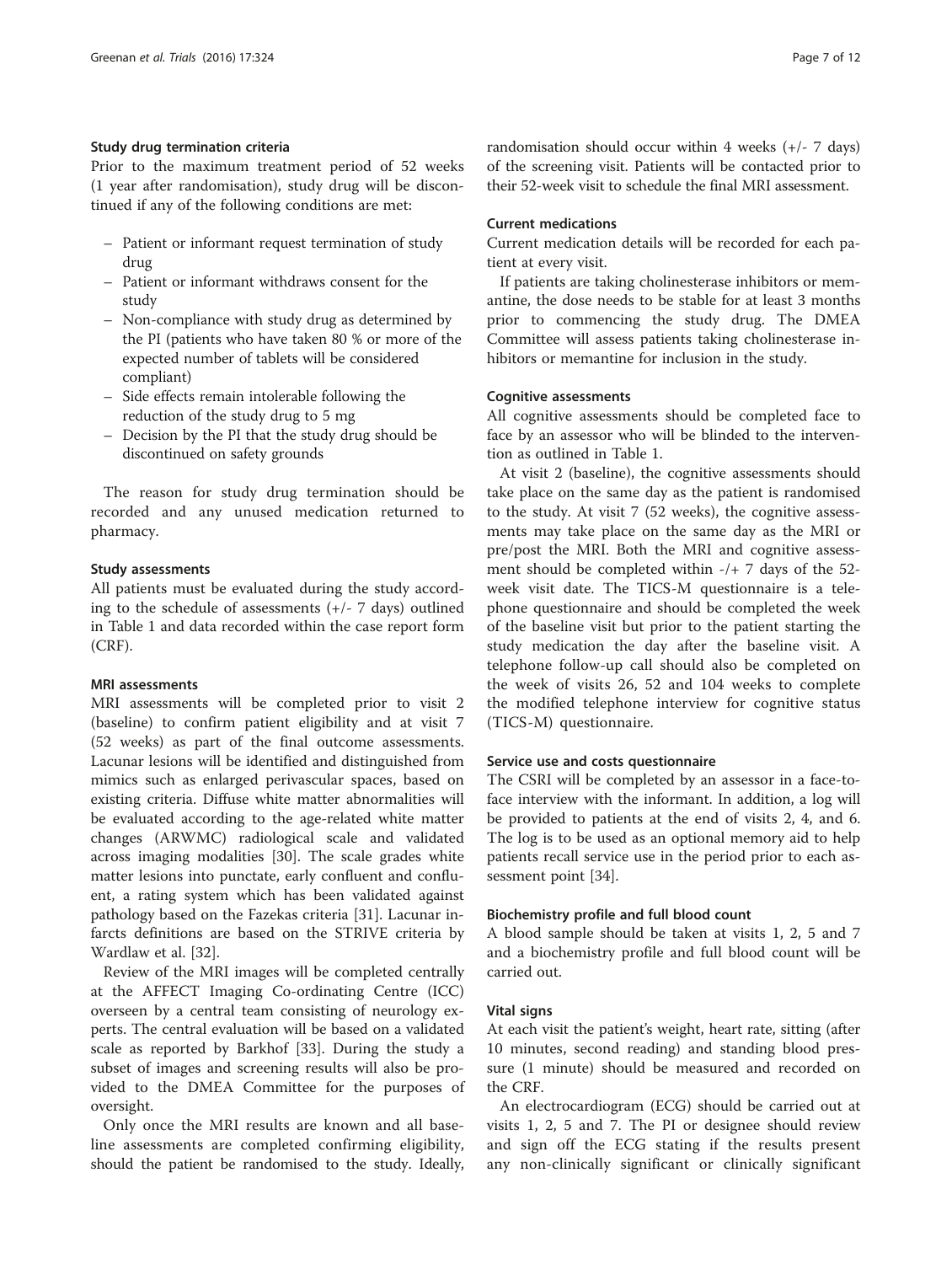<span id="page-7-0"></span>

| Visit                                   | 1                         | $\overline{2}$ |                           |             | 3                     | $\overline{4}$            | 5                         | 6           | $\overline{7}$        |                       |
|-----------------------------------------|---------------------------|----------------|---------------------------|-------------|-----------------------|---------------------------|---------------------------|-------------|-----------------------|-----------------------|
| Assessment                              | Screening                 | Baseline       | Week 2                    | Week 4      | Week 6                | Week 13                   | Week 26                   | Week 39     | Week 52               | Week 104              |
| Informed consent                        | $\mathsf X$               |                |                           |             |                       |                           |                           |             |                       |                       |
| Inclusion and exclusion criteria review | $\mathsf X$               | X              |                           |             |                       |                           |                           |             |                       |                       |
| Patient demographics                    | X                         |                |                           |             |                       |                           |                           |             |                       |                       |
| Vital signs                             | X                         | $\mathsf X$    |                           |             | $\boldsymbol{\times}$ | $\mathsf X$               | $\mathsf X$               | $\mathsf X$ | $\mathsf X$           |                       |
| Informant demographics                  | X                         |                |                           |             |                       |                           |                           |             |                       |                       |
| Patient clinical and medical history    | X                         |                |                           |             |                       |                           |                           |             |                       |                       |
| Physical examination                    | $\boldsymbol{\mathsf{X}}$ | X              |                           |             |                       |                           |                           |             | X                     |                       |
| Neurological assessment                 | $\boldsymbol{\mathsf{X}}$ | X              |                           |             |                       |                           |                           |             | $\mathsf X$           |                       |
| Previous medications                    | X                         |                |                           |             |                       |                           |                           |             |                       |                       |
| Current medications                     | X                         | X              |                           |             | $\boldsymbol{\times}$ | $\mathsf X$               | $\mathsf X$               | $\mathsf X$ | $\times$              |                       |
| Co-morbidities                          | X                         |                |                           |             |                       |                           |                           |             |                       |                       |
| Biochemistry profile                    | X                         | X              |                           |             |                       |                           | X                         |             | $\mathsf X$           |                       |
| Full blood count                        | X                         | X              |                           |             |                       |                           | $\mathsf X$               |             | $\boldsymbol{\times}$ |                       |
| ECG                                     | $\boldsymbol{\times}$     | Χ              |                           |             |                       |                           | X                         |             | X                     |                       |
| <b>MRI</b>                              | $\mathsf X$               |                |                           |             |                       |                           |                           |             | X                     |                       |
| Telephone follow-up                     |                           |                | $\boldsymbol{\mathsf{X}}$ | $\mathsf X$ |                       |                           |                           |             |                       |                       |
| Cognitive assessments                   |                           |                |                           |             |                       |                           |                           |             |                       |                       |
| VADAS-cog                               |                           | $\mathsf X$    |                           |             | $\boldsymbol{\times}$ | $\mathsf X$               | $\mathsf X$               | $\mathsf X$ | $\mathsf X$           |                       |
| CGIC                                    |                           | X              |                           |             |                       | $\boldsymbol{\times}$     | $\boldsymbol{\mathsf{X}}$ |             | X                     |                       |
| sMMSE                                   | $\mathsf X$               | X              |                           |             |                       | $\times$                  | $\boldsymbol{\times}$     |             | X                     |                       |
| Trail Making B                          |                           | X              |                           |             |                       | $\mathsf X$               | X                         |             | X                     |                       |
| TICS-M                                  |                           | X              |                           |             |                       |                           | X                         |             | $\mathsf X$           | $\boldsymbol{\times}$ |
| Informant/Patient Questionnaires        |                           |                |                           |             |                       |                           |                           |             |                       |                       |
| EQ-5D                                   |                           | X              |                           |             |                       | $\mathsf X$               | $\mathsf X$               |             | $\mathsf X$           |                       |
| DAD (informant)                         |                           | X              |                           |             |                       | $\boldsymbol{\mathsf{X}}$ | $\mathsf X$               |             | X                     |                       |
| GHQ12 (informant)                       |                           | X              |                           |             |                       | $\boldsymbol{\times}$     | $\mathsf X$               |             | X                     |                       |
| EQ-5D (informant)                       |                           | X              |                           |             |                       | $\boldsymbol{\times}$     | $\times$                  |             | X                     |                       |
| DEMQOL (informant)                      |                           | X              |                           |             |                       | $\mathsf X$               | $\mathsf X$               |             | X                     |                       |
| NPI-D (informant)                       |                           | X              |                           |             |                       | $\mathsf X$               | X                         |             | X                     |                       |
| CSRI (informant)                        |                           | X              |                           |             |                       | $\boldsymbol{\times}$     | $\boldsymbol{\mathsf{X}}$ |             | $\boldsymbol{\times}$ |                       |
| Service use log                         |                           | X              |                           |             |                       | $\mathsf X$               |                           | $\mathsf X$ |                       |                       |
| Advice sheet                            |                           | X              |                           |             |                       |                           |                           |             |                       |                       |
| Adverse events                          |                           |                | $\boldsymbol{\mathsf{X}}$ | X           | $\mathsf X$           | $\boldsymbol{\times}$     | X                         | X           | $\times$              |                       |
| Study drug dispensing                   |                           | X              |                           |             |                       | $\mathsf X$               | $\mathsf X$               | X           |                       |                       |

ECG electrocardiograph, MRI magnetic resonance imaging, VADAS-cog vascular dementia assessment scale cognitive subscale, CGIC clinical global impression of change, sMMSE standardised Mini-Mental State Examination, TIC-M modified telephone interview for cognitive status, EQ-5D EuroQol group 5 dimensions health questionnaire, DAD disability assessment in dementia, GHQ12 12-item general health questionnaire, DEMQOL dementia quality of life, NPI-D neuropsychiatric inventory caregiver distress, CSRI client service receipt inventory

abnormalities. The PI or designee should detail all clinically significant abnormalities.

### Clinical management of patients on the trial

Four weeks following the commencement of patients on study medication (i.e. 2 weeks at 5 mg once daily dose followed by 2 weeks at 10 mg once daily dose), a

telephone follow-up call should be completed by each participating site to assess if the patient is experiencing any side effects. It should also be confirmed if the patient has increased the dose of study medication to 10 mg daily. The most common side effects include headache, oedema, flushing, dizziness, ankle swelling, fatigue, nausea, and rash. If the patient reports any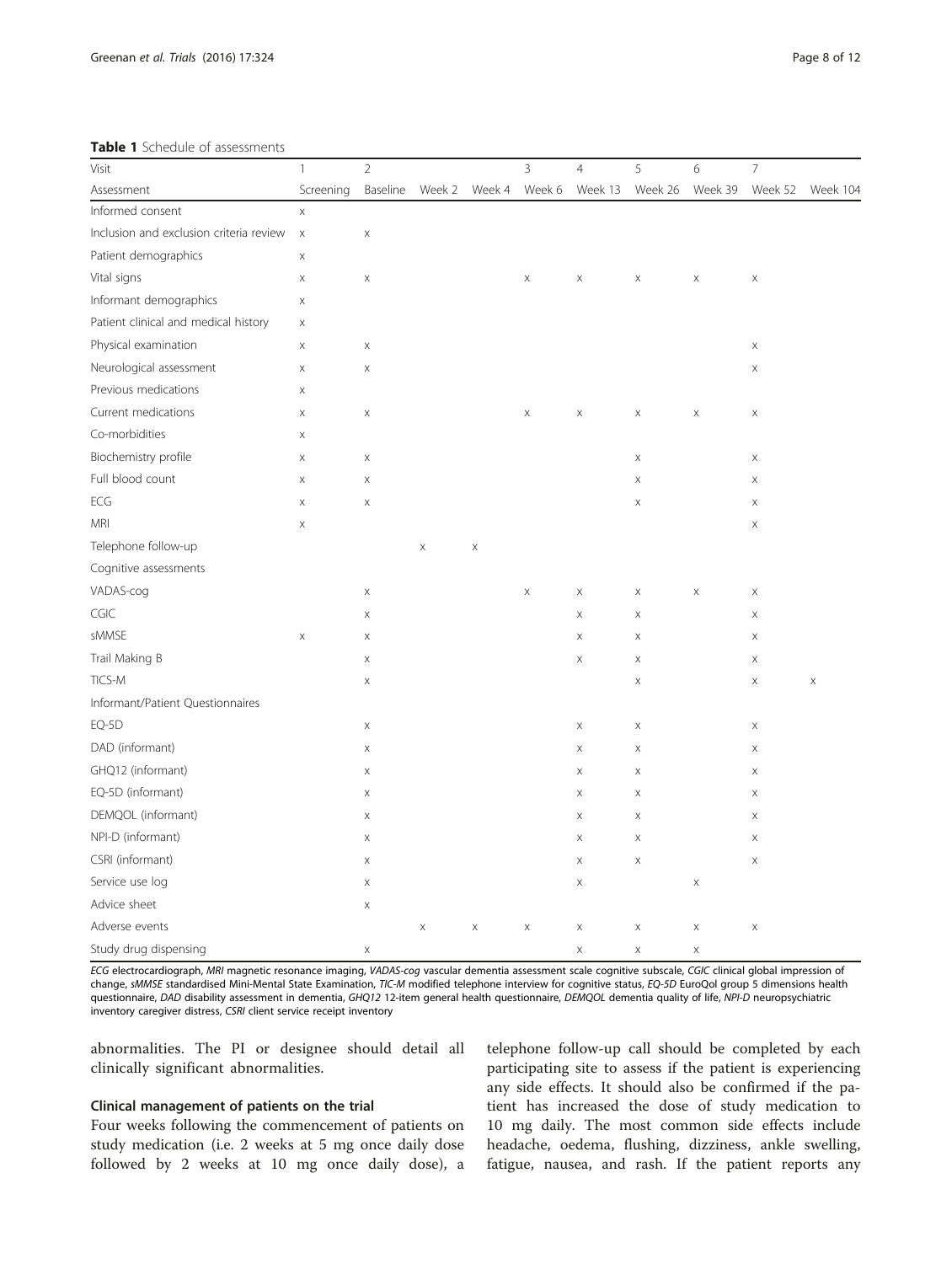intolerable side effects, the PI should be notified who will monitor the patient and decide on the action to be taken.

If there is significant postural hypotension (drop in systolic blood pressure on standing of greater than 20 mmHg), and the patient is taking 10 mg study medication, the dose should be reduced to 5 mg daily. However, if significant postural hypotension persists following the decrease of study medication to 5 mg, the patient will be re-assessed by the PI who will decide whether the study drug is to be stopped.

If the patient's blood pressure is found to be greater than 160 mmHg systolic or 100 mmHg diastolic, then the patient's GP should be advised to monitor the patient's blood pressure to determine if it remains elevated to this level. If the patient's blood pressure remains elevated, then antihypertensive medication will need to be prescribed. The GP should be advised that any antihypertensive medication, except a CCB can be prescribed.

### Data collection

To ensure accurate, complete and reliable data are collected, training will be provided to site staff in the format of investigator meetings and/or site initiation visits.

All data for an individual patient/informant will be collected by each PI or their delegated nominees and recorded in the electronic database/source document. Patient/informant identification will be through their unique trial identifier allocated at the time of randomisation and initials. Data will be collected and recorded on the CRF and questionnaires by the site research team from the time the patient and their informant are considered for entry into the trial through to their 104-week telephone follow up.

### Adverse events

The PI will record all directly observed adverse events (AEs) and all AEs spontaneously reported by the patient/informant. In addition, the patient/informant will be asked about AEs at each visit following initiation of treatment.

Events associated with the patient's underlying medical condition should not be reported as AEs. AEs of special interest that should be reported include dizziness and falls. All adverse reactions (ARs), an AE which is related to the administration of the study drug must be reported on the AE form within the CRF. An unexpected adverse reaction (UAR) is an AE which is related to the administration of the study drug and that is unexpected, in that it has not been previously reported in the current SPC. All UARs must be reported on the AE form within the CRF.

All serious adverse events (SAEs), SAEs that are related to the administration of the study drug (SARs) and suspected unexpected serious adverse reactions (SUSARs) will be reported to the CTU within 24 hours of becoming aware of their occurrence. The CTU will inform the Sponsor and regulatory authorities within the required timelines as per the regulatory requirements.

#### Sample size

Based on results obtained from the CADASIL study [[35\]](#page-11-0), a minimum total sample size of 470 patients will need to be recruited to achieve a small but clinically meaningful standardised effect size of 0.3. Thus 588 patients overall (i.e. 294 patients per treatment group) will be recruited. This is based on a standard deviation of 8.4, and assuming a dropout rate of 20 %, at 90 % power and 5 % level of significance (two-sided).

#### Data analysis

The principal comparisons will be performed on an intention-to-treat (ITT) basis. Thus, after randomisation, patients will be analysed according to their allocated treatment group irrespective of what treatment they actually receive. Full follow-up data will be obtained on every patient to allow full ITT analysis, however missing data will be problematic due to withdrawal, loss to follow-up, or non-response response questionnaire items. The results from the trial will be presented as comparative summary statistics (difference in response rates or means) with 95 % confidence intervals. The study results will be reported in accordance with the Consolidated Standards of Reporting Trials (CONSORT) 2010 statements [[36\]](#page-11-0). A fully detailed statistical analysis plan (including plans for any interim analysis, subgroup analysis, and sensitivity analysis) will be prepared before the first interim analysis. The report to the Data Monitoring and Ethics Committee (DMEC) will be prepared approximately 6 months after recruitment has started.

Primary outcome (VADAS-cog) will be analysed using linear mixed-effects models, with repeated measures on outcome measurements at weeks 6, 13, 26, 39 and 52 weeks, adjusting for baseline score, stratification and minimisation variables. Falls will be specifically evaluated as an adverse event of special interest as part of the safety comparison. An interaction between time and randomised group will be fitted to allow estimation of treatment effect at each time point. The distribution of the change from baseline will be formally assessed for evidence of departure from normality. If necessary, data will either be transformed or analysed using a nonparametric equivalent.

The nature and mechanism for the missing outcomes will be investigated, though mixed-effects models implicitly account for data missing at random mechanism. Pre-specified subgroup analysis such as use of statins at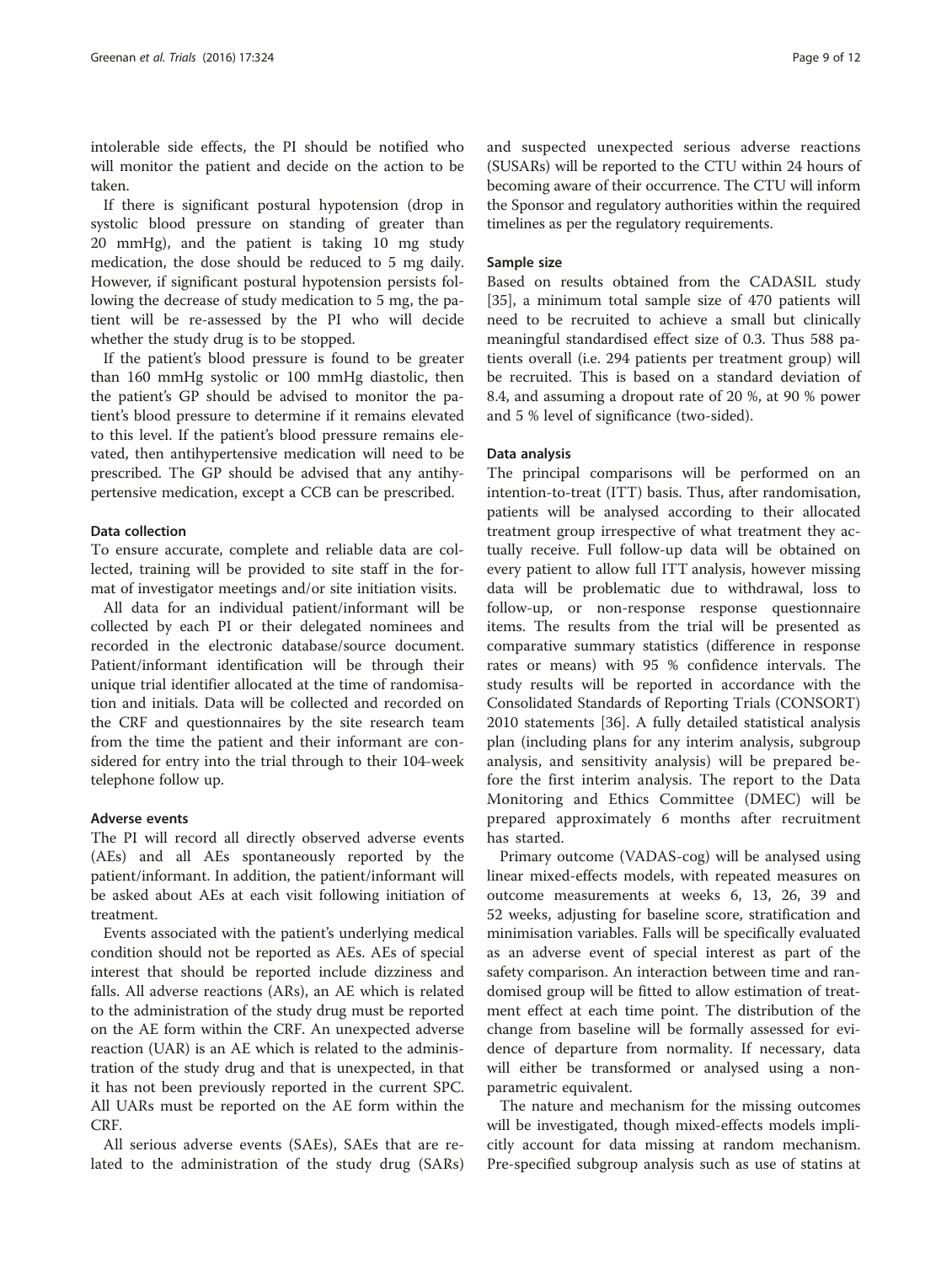baseline will be explored. Sensitivity analyses will be carried out to examine the robustness of the results with different assumptions about departures from randomisation policies, and handling of missing data.

For secondary outcomes, the distributions of the changes in the continuous secondary outcome measures will be formally assessed for evidence of departure from normality. In instances where such changes in outcome are not normally distributed, data will be either transformed and analysed as detailed above or tested using non-parametric equivalents.

The 52-week study data will be published following the collation and analyses of this data set. The 104-week TICS-M data will be published thereafter. The 104-week TICS-M assessment will be an important long-term outcome with valuable information examining the outcomes for patients with SIVD.

#### Stopping guidelines

In the light of the DMEC report and other evidence from relevant studies, the DMEC will inform the Trial Steering Committee (TSC) if, in its view, there is proof beyond reasonable doubt that the data indicate the trial should be terminated. It is agreed that recommendations on premature stopping of the trial are more likely to be made on the grounds of safety as there will be no interim analysis carried out for the primary outcome of effectiveness. Therefore, any interim analysis related to the effectiveness of the study will be included in the DMEC report as guidance for benefit-to-risk assessment.

### Economic analysis

Service utilisation patterns, carer inputs and all associated costs will be calculated for each patient, based on data collected from study drug logs and a modified version of the CSRI completed by the informant at baseline, 13, 26 and 52 weeks. Unit costs to reflect long-run marginal opportunity costs will be attached using national figures where available, or calculated anew if necessary.

Cost-effectiveness analyses (CEAs) will be conducted to compare effectiveness and costs over the 52-week period, each from the perspective of (a) the NHS and social services, and (b) society as a whole (including unpaid carer costs).

The primary outcome measure will be the incremental cost of a change in VADAS-cog score from baseline to 12-month follow-up. The secondary outcome measures will be the incremental cost of quality-adjusted life-years (QALY) gained, using utility scores calculated from the DEMQOL-Proxy [\[37](#page-11-0)] and from the EQ-5D-5 L with societal weights [[38\]](#page-11-0). Further CEAs will be conducted for other key outcomes: CGIC, sMMSE, DAD, NPI-D, and TICS-M. Cost-effectiveness ratios will be compared with other studies of dementia treatment and (where

appropriate) of other treatments, and with National Institute for Health and Clinical Excellence (NICE) thresholds when using QALYs as the effectiveness measure.

Cost comparisons will be made between intervention and control groups, with adjustments probably needed to adjust for non-normality of data (using bootstrap methods or generalized linear modelling). For each hypothesis, relevant perspective and outcome, an incremental cost-effectiveness ratio will be computed and compared with results from other studies where appropriate. Cost-effectiveness acceptability curves will be plotted using bootstrap analyses to address uncertainty and locate the findings of the economic evaluation in their wider decision-making context.

#### Trial oversight

The Chief Investigator (CI) will have overall responsibility for the conduct of the study. The Trial Management Group (TMG) will have responsibility for the day-to-day operational management of the trial. The conduct of the trial will be overseen by a Trial Steering Committee (TSC). The TSC comprising investigators, clinicians, trialists and lay members act as the oversight body for the trial on behalf of the Sponsor/Funder. Throughout the trial, the TSC will take responsibility for monitoring and guiding overall progress, scientific standards, operational delivery and protecting the rights and safety of trial patients. An independent Data Monitoring and Ethics Committee (DMEC) will be appointed with responsibility for safeguarding the interests of trial patients, they will monitor the main outcome measures including safety and efficacy and assist and advise the TSC so as to protect the validity and credibility of the trial. A Diagnostic Monitoring and Events Adjudication (DMEA) Committee will also be established to evaluate protocol compliance, safeguard diagnostic accuracy and ensure the inclusion/exclusion criteria are met. This includes a review of MRI scans for patients on cholinesterase inhibitors or memantine and patients who experience disabling stroke/ vascular events. In addition, the DMEA Committee will also review a number of randomly selected MRI scans.

### **Discussion**

Vascular dementia is a very common cause of dementia syndromes. There are no treatments licensed for VaD and there is an urgent need for intervention studies in this condition. It is a heterogeneous condition and the most common subtype is subcortical ischaemic vascular dementia. This study is designed to investigate SIVD in order to maintain a homogeneity within the study group. The agent chosen for intervention is amlodipine, a dihydropyridine calcium channel blocker. There is background information that calcium channel blocking drugs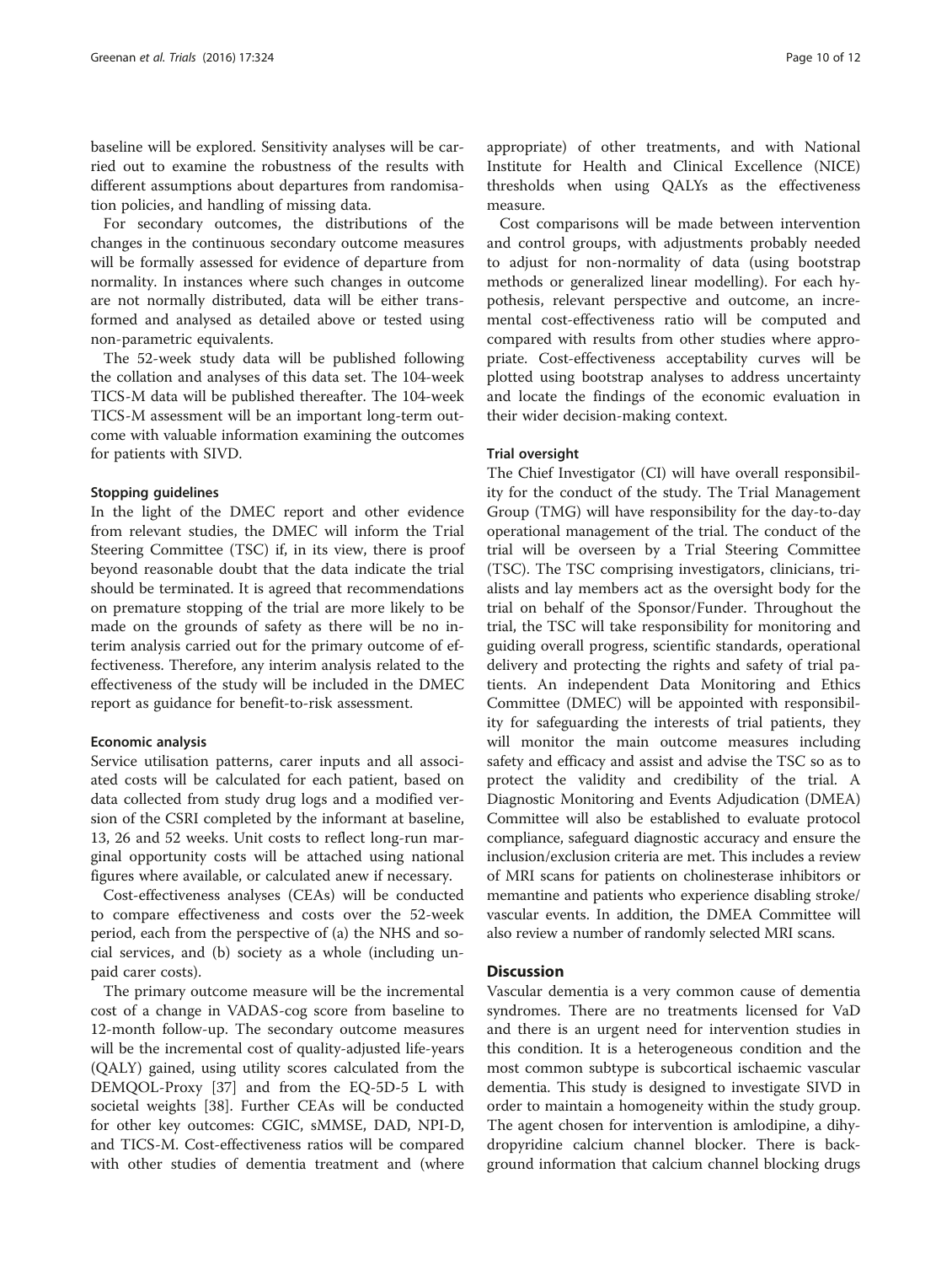<span id="page-10-0"></span>can have useful effects in people with SIVD but that there is a need for improved studies in the area of VaD and SIVD . Amlodipine is a very commonly used agent in this class which has been available for many years for the treatment of hypertension. This study is designed to investigate whether amlodipine can produce benefits compared to placebo in established SIVD. The design of the study, with multiple centres, a double-blind placebo controlled protocol, and central randomization, maximises recruitment opportunities and minimises the risk of selection or allocation bias. It is estimated that the numbers of people with VaD and SIVD will increase globally in the future and the results of this study should inform important treatment decisions.

### Trial status

Recruitment is ongoing.

#### Abbreviations

AD, Alzheimer's disease; ADL, activities of daily living; AE, adverse event; ARWMC, age-related white matter changes; BHSCT, Belfast Health and Social Care Trust; CADASIL, cerebral autosomal dominant arteriopathy with subcortical infarcts and leukoencephalopathy; CCB, calcium channel blocker; CEA, cost-effectiveness analyses; CGIC, clinical global impression of change; CI, Chief Investigator; CONSORT, Consolidated Standards of Reporting Trials; CRF, case report form; CSRI, client service receipt inventory; CT, computed tomography; CTU, clinical trials unit; DAD, disability assessment in dementia; DEMQOL, dementia quality of life; DMEA committee, Diagnostic Monitoring and Events Adjudication committee; DMEC, Data Monitoring and Ethics Committee; DSM-IV, Diagnostic and Statistical Manual of Mental Disorders, Fourth Edition; ECG, electrocardiogram; EQ-5D, EuroQol group 5 dimensions health questionnaire; GCP, good clinical practice; GHQ-12, 12-item general health questionnaire; GP, general practitioner; IMP, investigational medicinal product; ISRCTN, International Standard Randomised Controlled Trial Number Register; ITT, intention-to-treat; MRI, magnetic resonance imaging; NICTU, Northern Ireland Clinical Trials Unit; NPI-D, neuropsychiatric inventory caregiver distress; PC-CTU, Primary Care Clinical Trials Unit; PI, Principal Investigator; QALY, quality-adjusted life-years; SAE, serious adverse event; SIVD, subcortical ischaemic vascular dementia; sMMSE, standardised Mini-Mental State Examination; SPC, summary of product characteristics; SUSAR, suspected unexpected serious adverse reaction; TICS-M, modified telephone interview for cognitive status; TMG, Trial Management Group; TSC, Trial Steering Committee; UAR, unexpected adverse reaction; VaD, vascular dementia; VADAS-cog, vascular dementia assessment scale cognitive subscale

#### Acknowledgements

The study is funded by the British Heart Foundation and the Alzheimer's Society (grant number 184). We wish to acknowledge the support from the staff at the Northern Ireland Clinical Trials Unit; Paul Doherty, Nicola Goodfellow, Roisin Boyle, Mark Wilson, Annmarie Doran, Sam Cassidy and the Belfast Health and Social Care Trust; Margaret McFarland, Fiona Taylor. TSC members:

Professor John O'Brien (Chair), Professor of Old Age Psychiatry, University of Cambridge; Professor Brian Lawlor, Consultant Psychiatrist/Professor of Old Age Psychiatry, St James's Hospital, Dublin; Professor Anthony Bayer, Professor of Clinical Gerontology, Cardiff University; Professor Peter Passmore, Chief Investigator, Professor of Ageing and Geriatric Medicine, Queen's University Belfast; Ms Lynn Murphy, Clinical Trials Unit Manager, NICTU; Mr Frank Arrojo, Research Network Volunteer, Alzheimer's Society. DMEC members:

Dr Jill Rasmussen (Chair), Director at psi-napse, Dorking, Surrey; Ms Jo Haviland, Principal Research Fellow in Health Statistics, University of Southampton; Prof James Lindesay, Emeritus Professor, Department of Health Sciences, University of Leicester

#### DMEA Committee members:

Prof Sube Banerjee (Chair), Professor of Dementia, Brighton and Sussex Medical School; Prof Stephen Jackson, Professor of Clinical Gerontology, King's College Hospital, London; Dr Andrew D MacKinnon, Consultant Neuroradiologist, St. George's University of London; Dr Philip Rich, Consultant Neuroradiologist, St. George's University of London AFFECT Investigators:

Prof Peter Passmore, Belfast Health and Social Care Trust; Dr Eric Jackson, NHS Greater Glasgow and Clyde; Dr Roy Soiza, NHS Grampian; Dr Peter Connelly, NHS Tayside; Prof Rob G Jones, Nottinghamshire Healthcare NHS Trust; Dr Vanessa Raymont, West London Mental Health Trust; Dr Latha Velayudhan, Leicestershire Partnership NHS Trust; Prof Alan Thomas, The Newcastle Upon Tyne Hospitals NHS Foundation Trust; Dr Rohan Vanderputt, Oxford Health NHS Foundation Trust; Dr Stephen Pearson, Plymouth Hospitals NHS Trust; Dr Robert Lawrence, South West London and St. George's Mental Health NHS Trust; Prof Clive Ballard, King's Health Partners; Dr Frances Harrington, Royal Cornwall Hospitals NHS Trust.

#### Authors' contributions

As PI PP drew up most of the study protocol and all authors made a substantial contribution to the protocol development. All authors read and approved the final manuscript.

#### Competing interests

All other authors declare that they have no competing interests.

#### Consent for publication

Informed consent will be obtained from both the patient and the informant prior to conducting any trial-specific procedures.

Each patient is required to be accompanied by an informant to all the study visits.

The informant may be a friend, relative or professional carer of the patient who visits the patient at least twice a week. The informant will be asked to fill in questionnaires with a member of the study team at each visit that will be used to assess and monitor the patient's disease progression.

#### Author details

<sup>1</sup>Northern Ireland Clinical Trials Unit, 1st Floor Elliott Dynes Building, Royal Victoria Hospital, Grosvenor Road, Belfast BT12 6BA, UK. <sup>2</sup>Dementia Research Group, Clinical Neurosciences, University of Bristol, Level 1 Learning and Research Building, Bristol BS10 5NB, UK. <sup>3</sup>Clinical Sciences Building Nottingham City Hospital, Hucknall Road, Nottingham NG5 1PB, UK. <sup>4</sup>Institute of Psychiatry, Psychology & Neuroscience, King's College London, 16 De Crespigny Park, London SE5 8AF, UK. <sup>5</sup>School of Community Health Sciences, Division of Psychiatry, Institute of Mental Health, University of Nottingham, Innovation Park, Triumph Road, Nottingham NG7 2TU, UK. <sup>6</sup>Wolfson CARD Kings College London, Wolfson Wing, Hodgkin Building, Guy's Campus, London SE1 1UL, UK. <sup>7</sup> Biomedical Research Building, Institute of Neuroscience and Newcastle University Institute for Ageing, Newcastle University, Campus for Ageing and Vitality, Newcastle upon Tyne NE4 5PL, UK. <sup>8</sup>Murray Royal Hospital, Muirhall Road, Perth PH2 7BH, UK. <sup>9</sup>Research Network Volunteer, Alzheimer's Society, 58 St Katharine's Way, London E1W 1LB, UK. <sup>10</sup>Primary Care Clinical Trials Unit, Nuffield Department of Primary Care Health Sciences (Gibson Building), Radcliffe Observatory Quarter, Woodstock Road, Oxford OX2 6GG, UK. 11Personal Social Services Research Unit (PSSRU), London School of Economics, Houghton Street, London WC2A 2AE, UK. <sup>12</sup>Centre for Public Health, Institute of Clinical Sciences, Block B, Queen's University Belfast, The Royal Hospitals, Grosvenor Road, Belfast BT12 6BA, UK. 13Academic Neuroscience Centre, Institute of Psychiatry, De Crespigny Park, PO Box 41, London SE5 8AF, UK. 14MARC, University of Southampton, Moorgreen Hospital, Botley Road, Southampton S030 3JB, UK. <sup>15</sup>Wolfson Centre for Age-Related Diseases, King's College London, Guy's Campus, London SE1 1UL, UK.

#### Received: 25 February 2016 Accepted: 17 June 2016 Published online: 18 July 2016

#### References

1. Alzheimer's Disease International. World Alzheimer's Report 2010. The Global Economic Impact of Dementia. London: Alzheimer's Disease International; 2010.